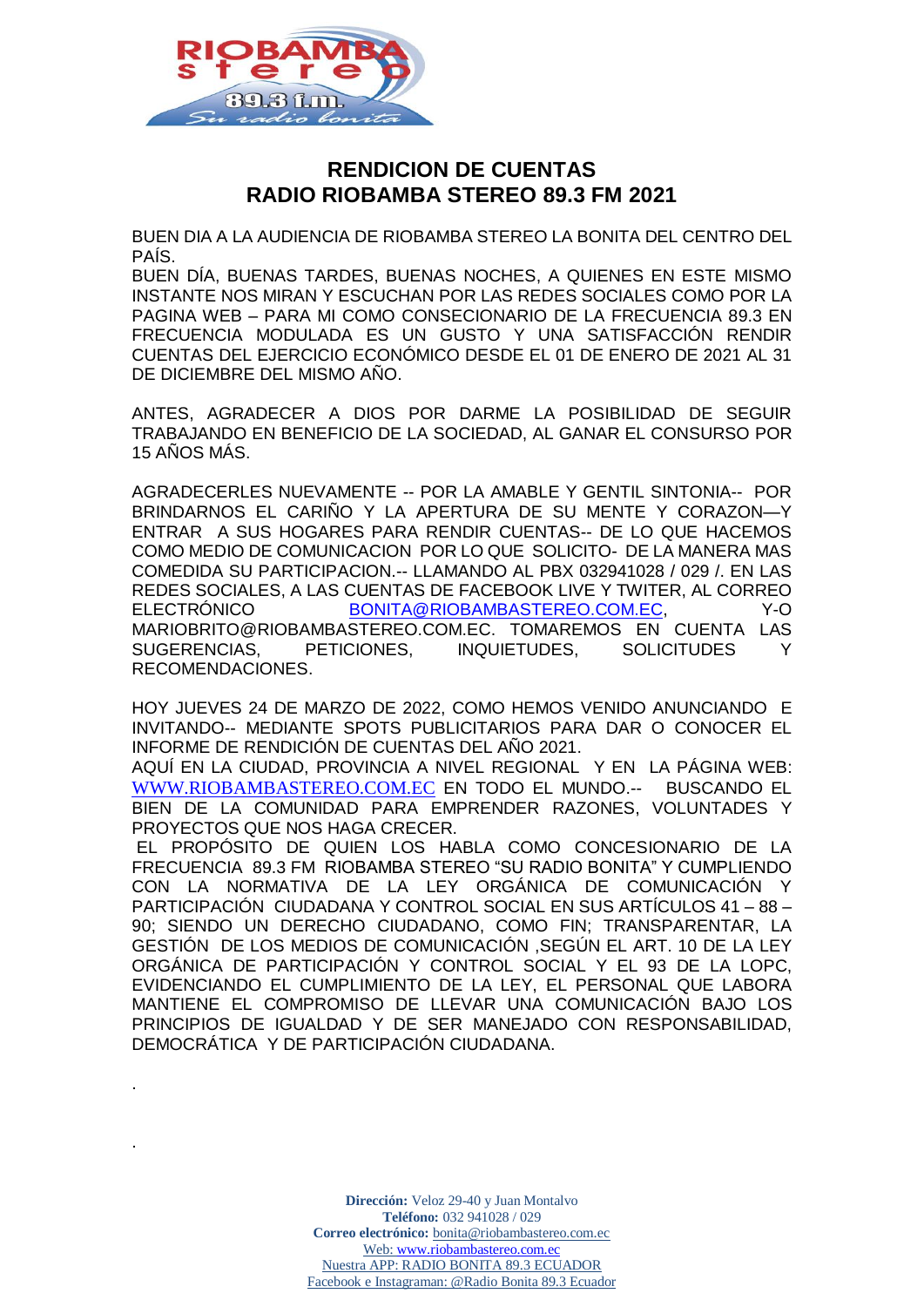

LA RAZON SOCIAL **BRITO ZUÑIGA MARIO WASHINGTON**, SU NOMBRE COMERCIAL RADIO **RIOBAMBA STEREO 89.3 SU RADIO BONITA** MATRIZ RIOBAMBA, CON SUS OFICINAS EN LA CALLE VELOZ 29-40 Y JUAN MONTALVO SU PRINCIPAL PLANTA TRASMISORA UBICADA EN EL CERRO HIGNUC DE LA PARROQUIA CACHA CUBRIENDO LOS CANTONES DE GUANO, CHAMBO, PENIPE, GUAMOTE Y COLTA., CON LA REPETIDORA 1.- LOS CANTONES DE ALAUSI Y CHUNCHI CUBRIENDO LA PROVINCIA DE CHIMBORAZO REPETIDORA 2.- PLANTA TRASMISORA EN EL CERRO PILIZURCO PARA CUBRIR CON LAS PROVINCIAS TUNGURAHUA Y COTOPAXI CON LAS CIUDADES, Y CANTONES DE AMBATO, PUJILI,, PATATE, PELILEO, QUERO, TISALEO Y MOCHA COMO TAMBIEN LATACUNGA SALCEDO SAQUISILI COMO DE TODAS LAS PARROQUIAS Y COMUNIDAES ADYACENTES, LLEGANDO CON LA SEÑAL CON CLARIDAD DESDE EL CANTON CHUNCHI HASTA EL SECTOR DEL CHASQUI AL NORTE.

EL EJERCICIO ECONOMICO DEL AÑO 2021- SEGÚN DECLARACION EN EL FORMULARIO DEL IMPUESTO A LA RENTA-- DE PERSONAS NATURALES Y SUCESIONES INDIVISAS ACTIVIDAD EMPRESARIAL DE LA PERSONA NATURAL OBLIGADO DE LLEVAR CONTABILIDAD Y SEGÚN RESOLUCION DEL SERVICIO DE RENTAS INTERNAS CON RUC: 0600839864001--- LA INFORMACION FINANCIERA Y EL ESTADO DE RESULTADOS DEL DEPARTAMENTO DE CONTABILIDAD ARROJA.

ACTIVOS: 46.307,63 centavos. PASIVOS: 1.303,94 centavos.<br>
PATRIMONIO: 45.003.79 centavos. 45.003,79 centavos. TOTAL DE VENTAS: 88.649,94 centavos. TOTAL DE COSTOS Y GASTOS: 86.580,57 centavos. UTILIDAD DEL EJERCICIO: 2.069,37 centavos. 15% DE PARTICIPACION A LOS TRABAJADORES: 310,41 centavos.

LOS RESPALDOS SE ENCUENTRAN EN LOS ORGANISMOS COMPETENTES COMO ESTABLECE EL ART. 12 LOCPCCS.

### **MISION**

LA TAREA FUNDAMENTAL DE **RIOBAMBA STEREO 89.3 FM** ES SER PARTE DEL DESARROLLO DE LA SOCIEDAD Y DAR A LA COLECTIVIDAD UNA HERRAMIENTA POR MEDIO DE LA CUAL SE LOGRE EL DESARROLLO DE LOS PUEBLOS A TRAVÉS DE SU VARIADA PROGRAMACIÓN LAS 24 HORAS DEL DÍA.

### **VISION**

SER UN MEDIO DE COMUNICACIÓN SERIO, COMPETITIVO, VERÁZ, DINÁMICO MANEJADO CON CAPACIDAD EJECUTIVA Y FORTALEZA ADMINISTRATIVA, PROGRAMAS DE CALIDAD QUE SUPEREN LAS EXPECTATIVAS DE LOS OYENTES, CLIENTES Y AGENCIAS DE PUBLICIDAD EN EL MERCADO ECUATORIANO.

# **OBJETIVO GENERAL Y PROGRAMACION**

**RIOBAMBA STEREO 89.3 FM SU RADIO BONITA** CON UNA TRAYECTORIA DE **26 AÑOS**, LA CUAL NOS PERMITE LLEGAR CON NUESTRA PROGRAMACIÓN CON LA **CREDIBILIDAD** QUE NOS OTORGA LA AUDIENCIA. NUESTRO OBJETIVO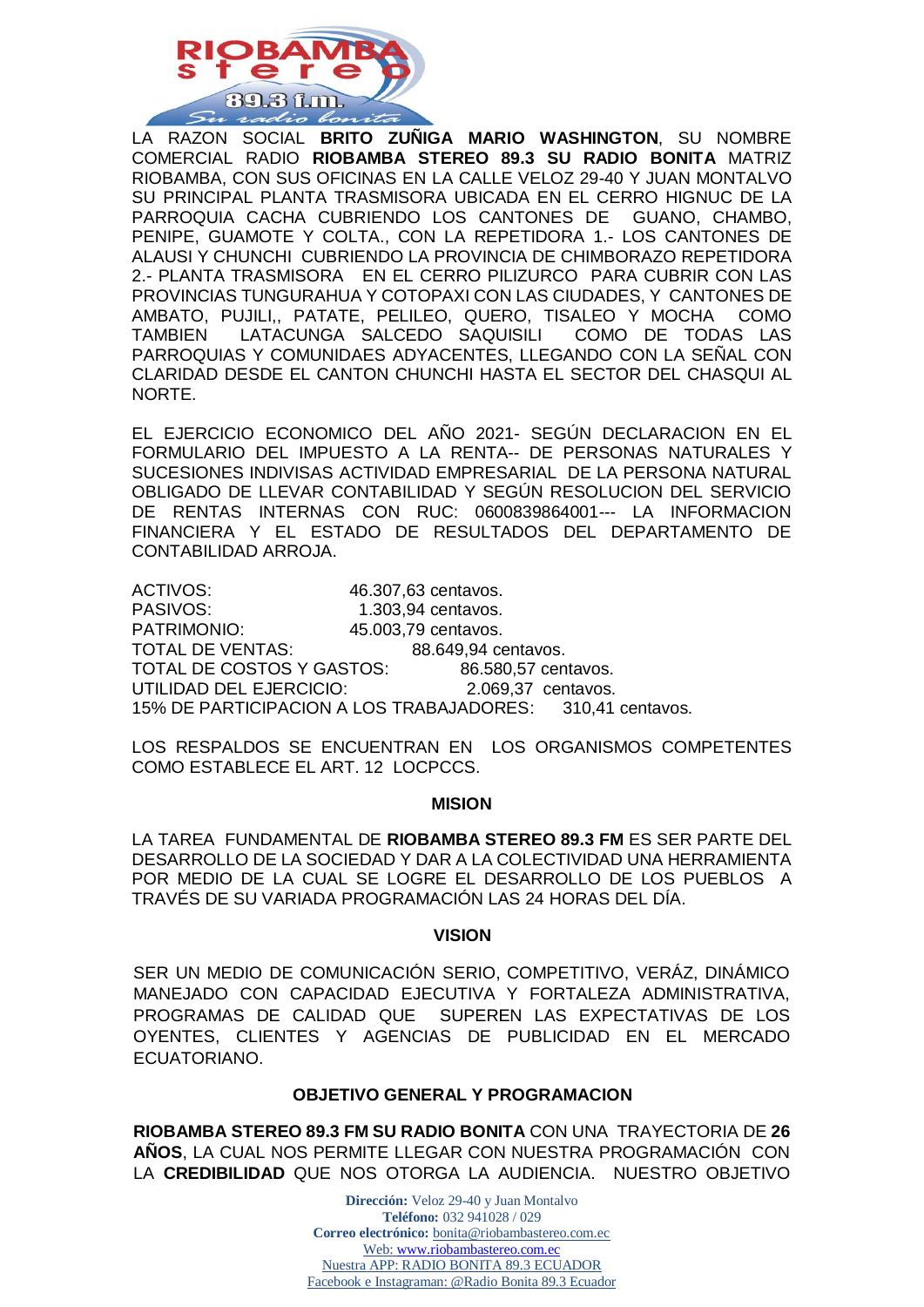

SERA MEJORAR LA **PROGRAMACIÓN** EN TODAS LAS CATEGORÍAS QUE NOS UBICAN EN EL MEDIO, COMO LA RADIO MÁS IMPORTANTE DE LA **CIUDAD Y PROVINCIA**; CUMPLIENDO CON TODAS LAS LEYES, REGLAMENTOS, POLÍTICAS Y NORMAS CON RESPONSABILIDAD SOCIAL.

# **CUMPLIMIENTO DE OBJETIVOS**

**RIOBAMBA STEREO 89.3 FM SU RADIO BONITA**, TIENE POR OBJETO PRINCIPAL DEDICARSE A LA RADIODIFUSIÓN, PRODUCCIÓN Y COMERCIALIZACIÓN DE PUBLICIDAD Y SERVICIO SOCIAL A LA COMUNIDAD, INFORMANDO, ORIENTANDO, EDUCANDO Y ENTRETENIENDO CON UNA PROGRAMACIÓN VARIADA..

**RIOBAMBA STEREO 89.3 FM SU RADIO BONITA**, CUMPLE CON LA PROMOCIÓN DE ARTISTAS NACIONALES, COMPOSITORES, ARREGLISTAS, MÚSICOS, INTÉRPRETES, DE TODO EL PAÍS, FACILITANDO SU CRECIMIENTO Y DIFUSIÓN DE LOS TRABAJOS ARTÍSTICOS Y CULTURALES.

**RIOBAMBA STEREO 89.3 FM SU RADIO BONITA**, PARA CUMPLIR CON LAS DISPOSICIONES LEGALES Y CONSTITUCIONALES, CUENTA CON UN DISTINGUIDO GRUPO DE TALENTO HUMANO DE PROFESIONALES QUIENES PROYECTAN Y DISTINGUEN A NUESTRO MEDIO ENTRE LA COMPETENCIA, ANHELANDO ERRADICAR CUALQUIER TIPO DE DISCRIMINACION, BUSCANDO MECANISMOS PARA CONVERTIRNOS EN UN PAÍS LIBRE DE VIOLENCIA Y QUE CONTRIBUYAMOS AL TAN ANSIADO BUEN VIVIR ;GENERANDO EL IMPACTO POSITIVO SOCIAL A UN DESARROLLO SOSTENIBLE, COMO MEJORAR LAS CONDICIONES PARA EL ACCESO Y EJERCICIO DE LOS DERECHOS A LA COMUNICACIÓN DE PERSONAS CON DISCAPACIDAD. COMO TAMBIEN EL PLAN DE CONTINGENCIA AL ARCOTEL.

**RIOBAMBA STEREO 89.3 FM SU RADIO BONITA,** REALIZÓ EL REGISTRO ANTE EL CONSEJO DE REGULACIÓN Y DESARROLLO DE LA INFORMACIÓN Y COMUNICACIÓN SEGÚN LO DISPUESTO EN LA TRANSITORIA CUARTA Y LA INSCRIPCIÓN EN EL CONSEJO DE PARTICIPACIÓN CIUDADANA Y CONTROL SOCIAL..CUMPLIMOS CON LA LEY DE COMUNICACIÓN TRANSMITIENDO EL 50 POR CIENTO DE MÚSICA PRODUCIDA EN EL ECUADOR.

**INTERCULTURALIDAD**, LA RADIO COMO TAL CUMPLE GRADUALMENTE, DESDE LA PUBLICACIÓN DE LA LEY DE COMUNICACIÓN, CONTENIDOS QUE EXPRESEN Y REFLEJAN LA COSMOVISIÓN, CULTURA, TRADICIONES, CONOCIMIENTOS Y SABERES DE LOS PUEBLOS Y NACIONALIDADES INDÍGENAS, AFROECUATORIANAS Y MONTUBIOS POR UN ESPACIO DEL 5% DE NUESTRA PROGRAMACIÓN DIARIA.

**RIOBAMBA STEREO 89.3 FM SU RADIO BONITA**, ESTÁ COMPROMETIDA CON SENSIBILIZAR A LA SOCIEDAD, PARA QUE TOME MAYOR CONCIENCIA RESPECTO DE LAS PERSONAS CON DISCAPACIDAD Y FOMENTAR LOS DERECHOS Y LA DIGNIDAD; ADICIONALMENTE HA DEMOSTRADO NUESTRA LUCHA, CONTRA LOS ESTEREOTIPOS, LOS PREJUICIOS Y LAS PRÁCTICAS NOCIVAS DE LAS PERSONAS CON DISCAPACIDAD, INCLUIDOS LOS QUE SE